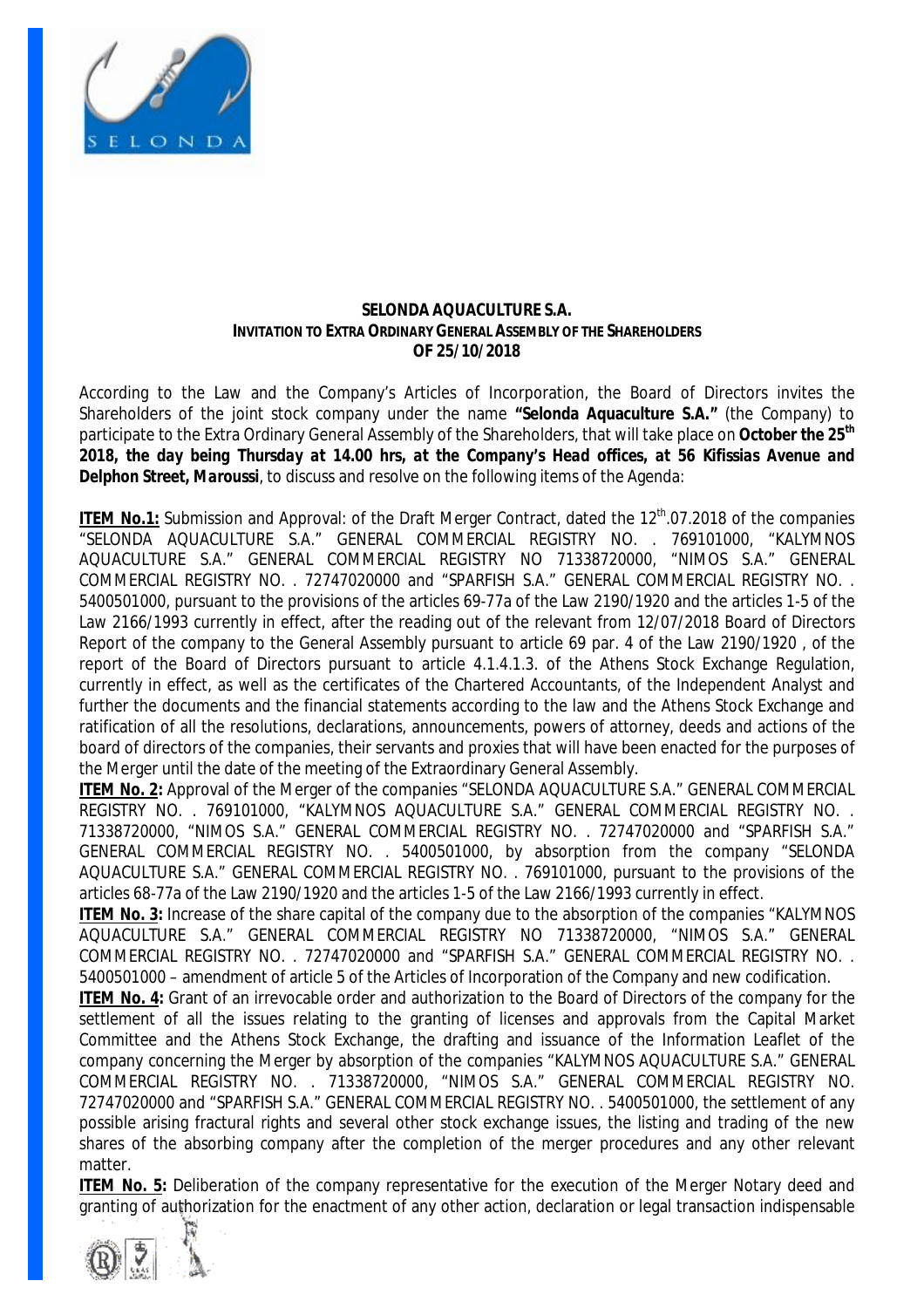

for this purpose and generally for the completion of the Merger and the materialization of the resolutions of the Extraordinary General Assembly.

**ITEM No 6:** Miscellaneous subjects.

In case of lack of quorum and pursuant to the provisions of the law and in order to decide upon any of the aforementioned items, the **1 st Repeated Extra Ordinary General Meeting will be held on 05/11/2018** at the same place at 14.00hrs and if no such quorum is achieved again, the **2 nd Repeated Extra Ordinary General Meeting will be held on 16/11/2016** at the same place at 14.00hrs .

Pursuant to art. 26 par. 2b of the Law 2190/1920, as amended with the art. 3 of the Law 3884/2010, the Company informs the Shareholders for the following:

# **A. VOTING RIGHTS AND PARTICIPATION PROCEDURE AT THE GENERAL MEETING**

Eligible to participate in the Extra Ordinary General Meeting is any Shareholder who is registered as such with the registry of the Dematerialized Securities System managed by the Hellenic Exchanges S.A. ('HELEX"). Proof of shareholder status on the Record Date should be obtained through a relevant written certification from HELEX or alternatively through the direct electronic link-up of the Company with the records of HELEX. Every share has the right of one vote.

Shareholder's status should exist on 21/10/2018 (Record Date), i.e. at the beginning of the fifth (5<sup>th</sup>) day before the date of the Extra Ordinary General Meeting on October 25<sup>th</sup> 2018, while the relevant written certification or electronic proof should be submitted to the Company by **22/10/2018** at the latest, i.e. on the third (3rd) day before the date of the General Meeting.

Only those who have shareholder status on the said Record Date shall be considered to be entitled to participate and vote in the General Meeting. Any shareholder who is not in compliance with the provisions of article 28a of Law 2190/1920 may participate in the Extra Ordinary General Meeting only after the Meeting has provided relevant authorization.

The exercise of the above rights does not require shareholders to block their shares or comply with any other relevant procedures, which limit the ability to sell or transfer their shares in the time period between the record date and the date of the Extra Ordinary General Meeting.

## **B. VOTING RIGHTS PROCEDURE THROUGH PROXY**

The shareholder who is eligible to attend the Extra Ordinary General Meeting may vote either in person or through a proxy. Each shareholder (legal entity or natural person) may appoint up to three (3) proxies for one and only General Meeting or for as many Meetings take place in a defined time.

If a shareholder holds Company's shares that are held in more than one securities account, the shareholder may appoint different proxies for the shares that are held in each securities account.

A proxy who acts for more than one shareholder may vote differently on behalf of each shareholder.

The proxy votes pursuant to the shareholder's orders, if they exist, and is obliged to file the voting orders for at least one (1) year from the date the Shareholders' Minutes record is filed within the competent authority or from the date of its promulgation, if it is necessary. The non compliance of the proxy with the obtained orders does not affect the value of the General's Meeting decisions even if the proxy's vote is a "casting vote".

The proxy is obliged to disclose to the Company before the commencement of the Extra Ordinary General Meeting any specific fact that would be useful to shareholders in order to determine whether there is a risk of the proxy serving interests other than the shareholder's interests. Within the context of this paragraph, conflict of interest may arise in cases where the proxy: a) is a controlling shareholder of the Company or is another

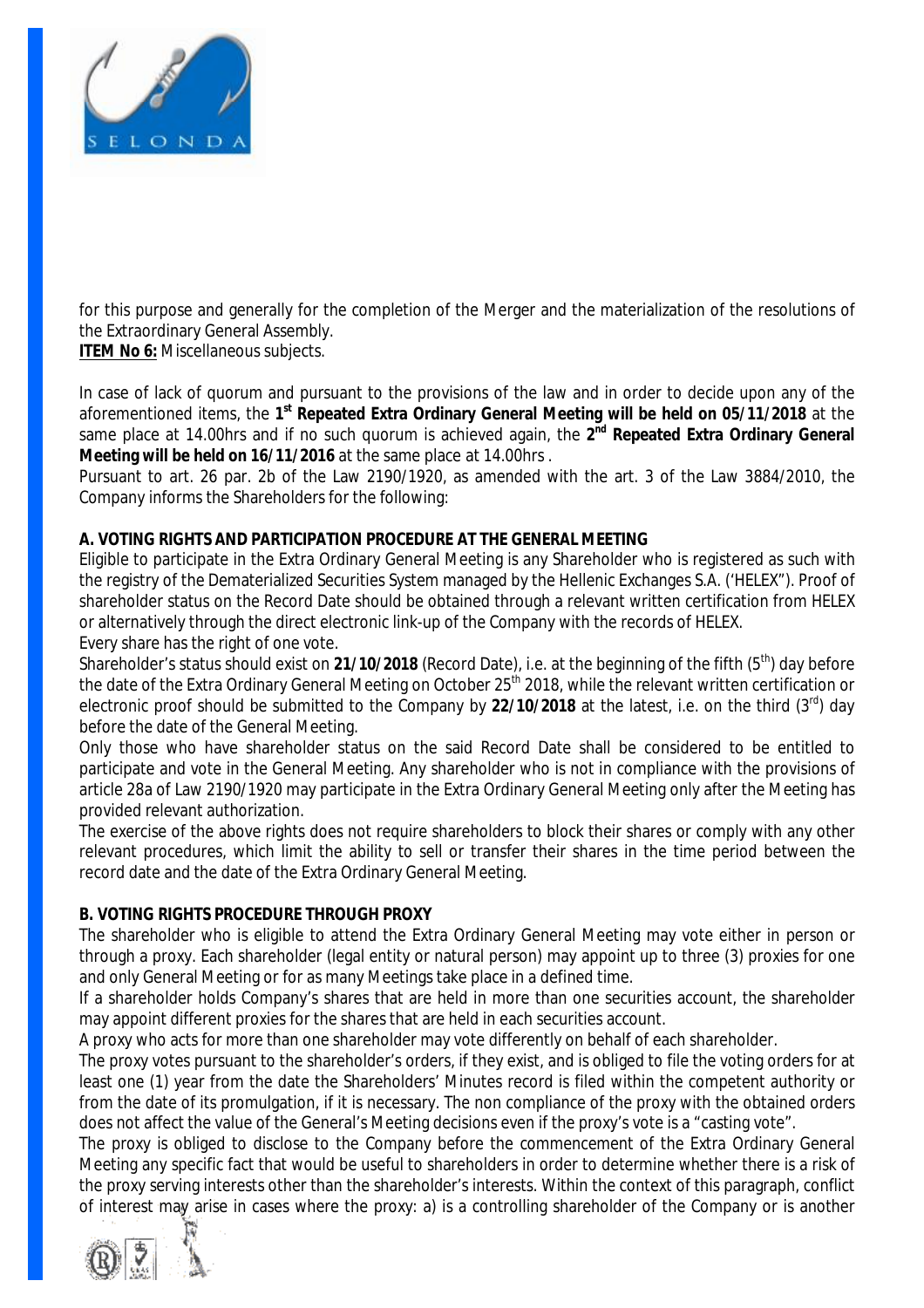

legal entity or entity controlled by that shareholder, b) is a Member of the Board of Directors or of the management team of the Company or of a shareholder controlling the Company, or of another legal person or entity controlled by a shareholder controlling the Company, c) is an employee or certified public accountant of the Company or of a shareholder controlling the Company, or of another legal person or entity controlled by a shareholder controlling the Company, d) is the spouse or a first-degree relative of one of the natural persons referred in cases (a) to (c).

The provision of proxy or its cancellation should be submitted to the Company within at least three (3) days prior to the Extra Ordinary General Meeting i.e. until **22/10/2018**.

The form for the appointment of proxy is available at the Company's website [www.selonda.gr](http://www.selonda.gr). The proxy form should be submitted, completed and signed, to the Company's Head offices, at 56 Kifissias Avenue and Delphon Street, Maroussi 151 25, Attica (to the attention of Mr Kosmas Alexandris, tel. 210 37 24 900) at least three (3) days prior to the Extra Ordinary General Meeting, i.e. until **22/10/2018.** 

The Company's Articles of Incorporation does not foresee the possibility of participation in the Extra Ordinary General Meeting electronically without the physical presence of the shareholder or the possibility of distance voting or the possibility appointing or recalling a proxy electronically.

#### **C. MINORITY SHAREHOLDER'S RIGHTS**

Pursuant to article 39 par. 2, 2a, 4 and 5 of the Law 2190/1920 the shareholders have the following rights:

- (a) At the request of shareholders representing 1/20 of the paid-up share capital, the Board of Directors shall be obliged to include additional items to the agenda of the Annual General Meeting, provided that the relevant request is received by the Board of Directors within at least fifteen (15) days prior to the Extra Ordinary General Meeting. That request to have additional items included in the agenda shall be accompanied by reasons for such inclusion or a draft decision for approval by the Extra Ordinary General Meeting and the revised agenda shall be published in the same manner as for the previous agenda, thirteen (13) days before the date of the Annual General Meeting and shall also be made simultaneously available to shareholders at the Company's website [\(www.selonda.gr](http://www.selonda.gr)), along with the reasoning or draft decision submitted by the shareholders, according to the provisions of article 27 par. 3 of the Law 2190/1920.
- (b) At the request of shareholders representing 1/20 of the paid-up share capital, at least six (6) days before the date of the Extra Ordinary General Meeting, the Board of Directors is obliged to provide shareholders, according to article 27, par. 3 of the Law 2190/1920, with drafts of decisions on the items, which have been included in the initial or revised agenda, if a request to that effect is received by the Board of Directors at least seven (7) days before the date of the Annual General Meeting. Following a request submitted by any shareholder to the Company within at least five (5) days prior to the Extra Ordinary General Meeting, the Board of Directors shall be obliged to provide the General Meeting with the requested specific information on the Company's business affairs, to the extend that it may be useful for the actual assessment of the items on the agenda. Moreover, with the request of shareholders representing 1/20 of the paid-up share capital, the Board of Directors obliged to announce to the General Meeting, the amounts, for the last two (2) years, that have been debilitated to every member of the Board of Directors or to the Company's Directors, as and every supply to the above persons for any reason or agreement between the Company and these persons. The Board of Directors may decline the provision of the information requested for a very significant reason which is mentioned in the minutes. The Board of Directors may provide a single response to shareholders' requests with the same content. The obligation to provide information does not apply in the event that